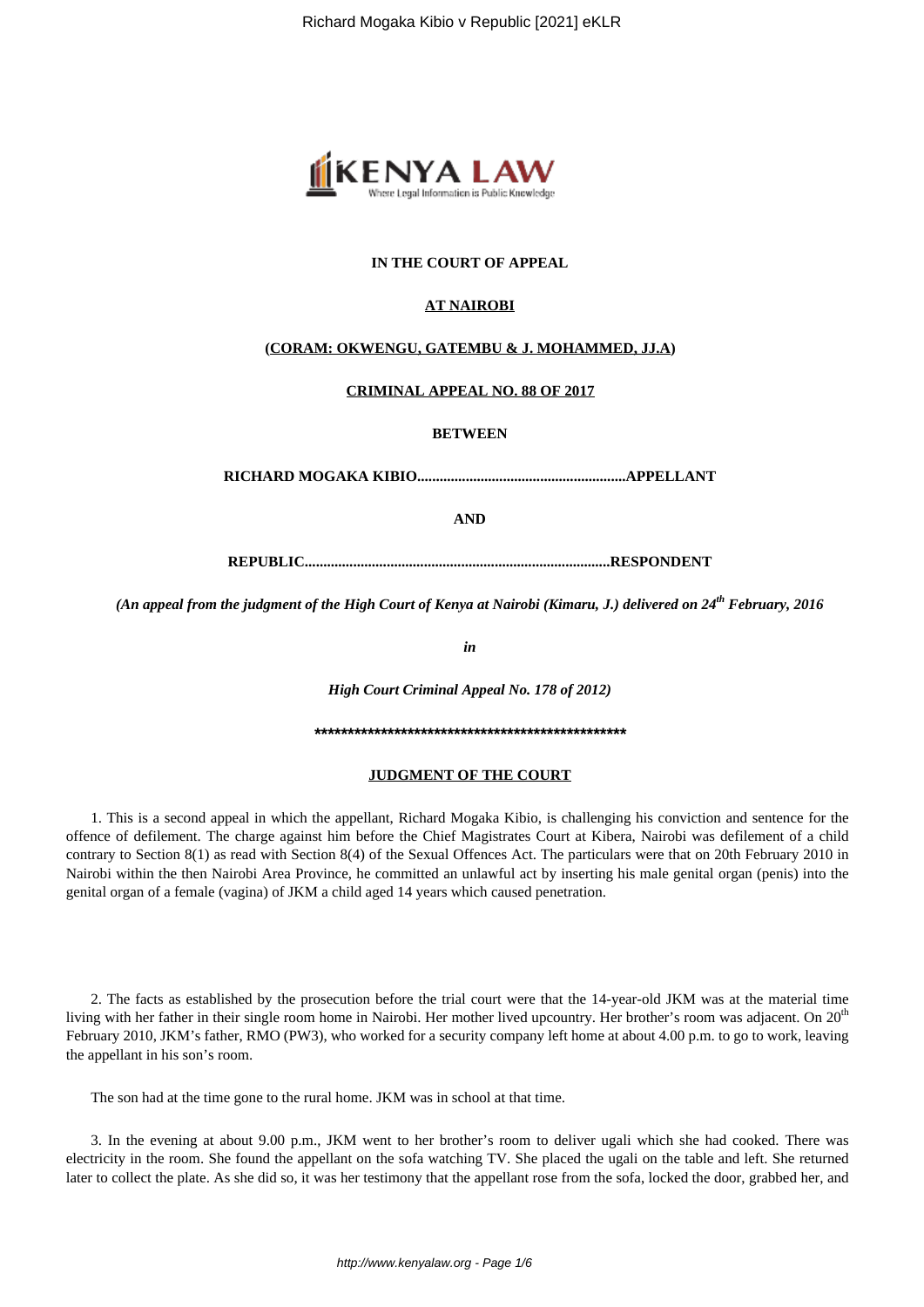threw her on the bed and defiled her. She went on to say that she tried to pull herself away from the appellant; that she was shouting but the appellant increased the volume of the TV to drown out her shouting; that after he had finished defiling her, he opened the door, and she ran out half naked returning to her house where she slept alone until the following morning as her father was at work that night. Upon the father's return from work the following morning, she reported to him what had happened the previous evening.

4. JKM's father, RMO (PW3) stated that on getting home from work on morning of 21<sup>st</sup> February 2010, he found his daughter crying; that on inquiring from her,

**"…***what was wrong, she told me the previous night she had cooked supper and took food to Richard Mogaka at night at 9.00 p.m., and when she went back to get the plate, the accused person grabbed and raped her, she said she feared as the accused person put a loud volume on the T.V and the radio***…"**

5. He stated that on looking at her, he saw blood at the back of her legs and that she was trembling; that he then called the appellant and asked him what had happened but he did not answer; that he then took his daughter to hospital and then proceeded to the police station.

6. Dr. Zephania Kamau (PW2) of Police Surgery Nairobi examined JKM on 23rd February 2010 at Nairobi Women Hospital where she had been admitted having presented with a history of rape. On examination, he noted that her external genitals were normal, her hymen was torn, and her posterior vagina was torn, and it oozed blood. He took her blood-stained clothes and sent them to the Government chemist for analysis. He completed and signed a P3 Form which he produced as an exhibit before the trial court.

7. Albert Kathure Mwaniki (PW4), a government analyst at Government Chemist Nairobi examined JKM's bloodstained clothes to establish presence of semen or spermatozoa but found none. He formed the opinion that the blood stains on the clothes was from the complainant as her blood group was O, whilst that of the appellant was blood group A. In his analysis, the blood stains had no relation to the appellant and could not tell "*whether the accused raped or did not rape the complainant*."

8. Dr. David Thuo (PW5) a medical doctor at Nairobi Women Hospital produced a medical report prepared by Dr. Mulombe who had examined JKM. Dr. Mulombe had since died. The report showed that JKM was examined at that hospital on  $21<sup>st</sup>$  February 2010 and admitted; that she was distraught; that vaginal examination showed bleeding, and *"revealed no vagina or cervical tears, the hymen was absent, she was discharged later, diagnosis was that of sexual assault."*

9. The last prosecution witness was the investigating officer, Police Constable Jackline Muthuli (PW6). At the material time, she was attached to Kilimani Police Station where the incident was reported. She interviewed JKM and her father RMO at the station on 22<sup>nd</sup> February 2010 and recorded their witness statements. According to PW6, JKM narrated to her that the appellant is a friend to her brother; that the appellant was staying in the brother's room and had been there for four to five days; that in the evening in question, she took food to the brother's room and on returning to collect the plate, the appellant *"put loud music and attacked her"*. PW6 stated that JKM looked traumatized and was in pain and bleeding from her vagina.

10. PW6 stated further that on interrogating the appellant about the incident, *"he agreed he was staying at the house of the complainant's brother, and he admitted he had defiled her and wanted an agreement for settlement"* but *"refused to record a statement to the effect";* and that he thereafter charged the appellant with the offence. PW6 produced the original birth certificate relating to JKM.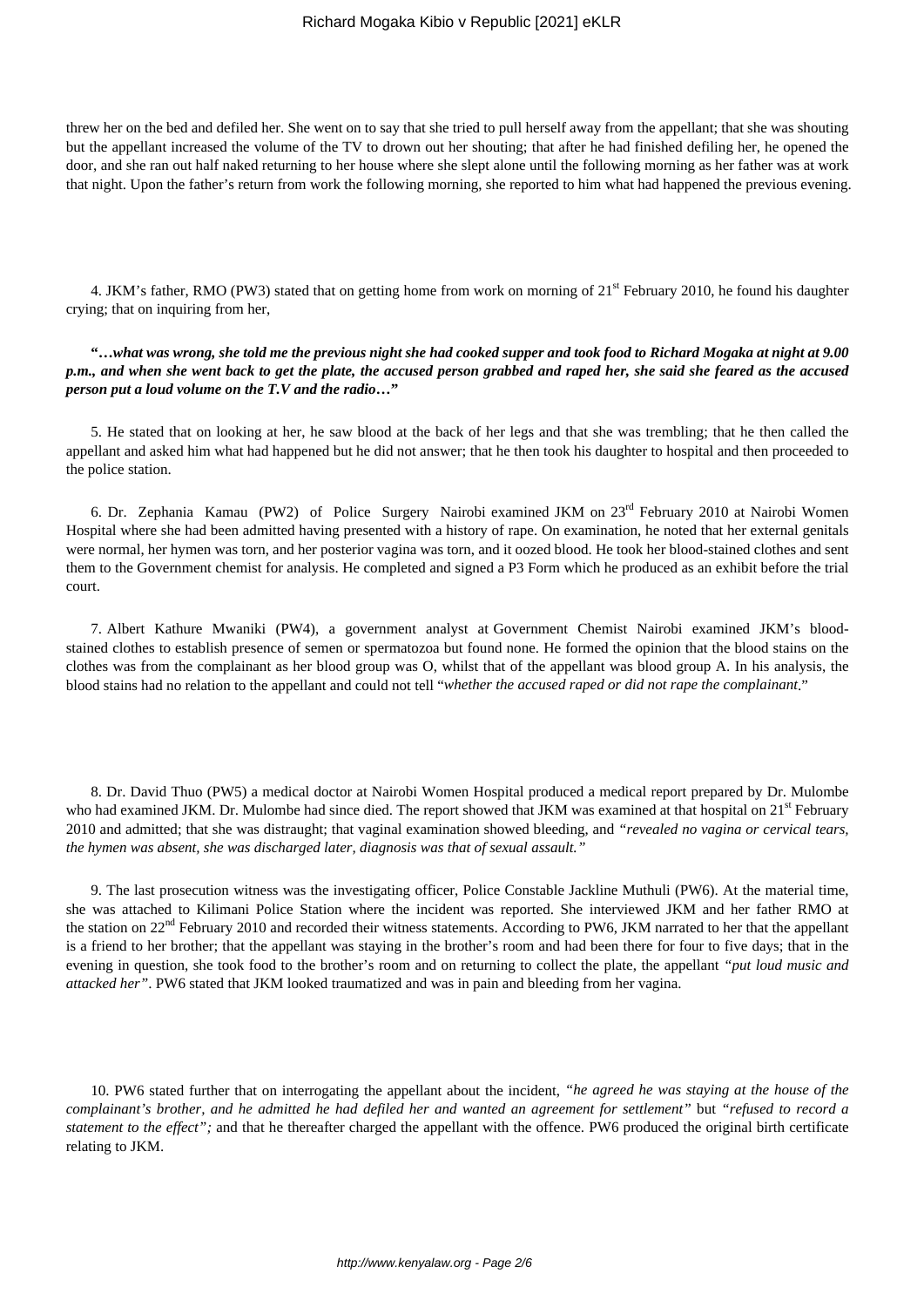11. In his defence, the appellant stated that he had lived in the house of JKM's brother for about a week as he waited for transport to enable him go back to Kisii; that JKM used to prepare food for them; that he was *"left in the house alone watching TV"* when JKM came and told him that she had notes to read; that he told her to go and read from the house but she insisted that she wanted to watch TV where he was. He went on to say:

**"***I told her I was not comfortable and if her dad knew it would be bad. She told me she would watch a program and she would leave. I told her to go to the house and after three attempts to chase her away she went away and the following day her father came back from work and the father spoke to her and he came and he ordered me to open the house***."**

12. The appellant explained that he then woke up and accompanied JKM's father to where JKM was where he (RMO) accused him of having raped his daughter; that RMO picked a walking stick and beat him up and tied him with a rope; that RMO took JKM to hospital and he too was taken to hospital where he denied having raped her; that the police came and he was taken to the police station where he was forced to record a statement after which he was charged with the offence.

13. The trial magistrate was satisfied that there was no doubt that the ingredients of the offence had been established by the prosecution to the required standard; that on the face of the birth certificate, the age of JKM was established as was penetration; and that the evidence placed the appellant at the scene of crime. The trial court found the evidence of JKM *"very consistent and clear as to what transpired that night"* and had no doubt that she *"was talking the truth"* and her evidence was *"credible, consistent and corroborated by evidence of all other prosecution witnesses".* With that, the trial court convicted the appellant for the offence of defilement and subsequently sentenced him to imprisonment for a term of 20 years.

14. On appeal, the High Court (*Kimaru, J.*) after reviewing and analyzing the evidence expressed:

*"It is the duty of this court to closely examine the surrounding circumstances of the case in order to determine whether the witnesses were honest. From the evidence on record, it is clear that the appellant was placed at the scene. The issue for determination therefore would be who between the complainant and the appellant is telling the truth regarding the events of the night in question. This court has examined the proceedings during the trial. It is clear the complainant was consistent in her evidence. This was not shaken during cross examination. It was clear that the appellant sexually assaulted her. The accounts given by PW 3, PW 5 and PW 6 are consistent in the fact that the complainant appeared distraught. From careful examination of the surrounding circumstances of the case, this court is satisfied that the complainant was truthful in her evidence."*

15. Like the trial court, the learned Judge concluded that the prosecution had established all the ingredients of the offence to the required standard of proof and upheld the conviction and sentence.

16. In his grounds and amended supplementary grounds of appeal the appellant complains that the investigations were shoddy and shallow; that the issue of dock identification was not properly addressed; that Section 124 of the Evidence Act was not observed; that there were contradictions and inconsistencies in the prosecution evidence; that Section 198 of the Criminal Procedure Code in relation to language used in court was not observed; that the medical evidence did not support the conviction; that the court did not consider that there was a grudge; that the prosecution did not prove its case to the required standard; that the age of the victim was not proved; that no reasons were given for the rejection of his defence; and that the courts below failed to observe "various aspect" during sentencing.

17. During the virtual hearing of the appeal on  $5<sup>th</sup>$  May 2021, the appellant relied entirely on his written submissions. He urged that the investigations carried out by the prosecution were shallow; that the prosecution relied on hearsay information; that the prosecution failed to prove its case beyond reasonable doubt; that the trial court relied on dock identification which is unreliable as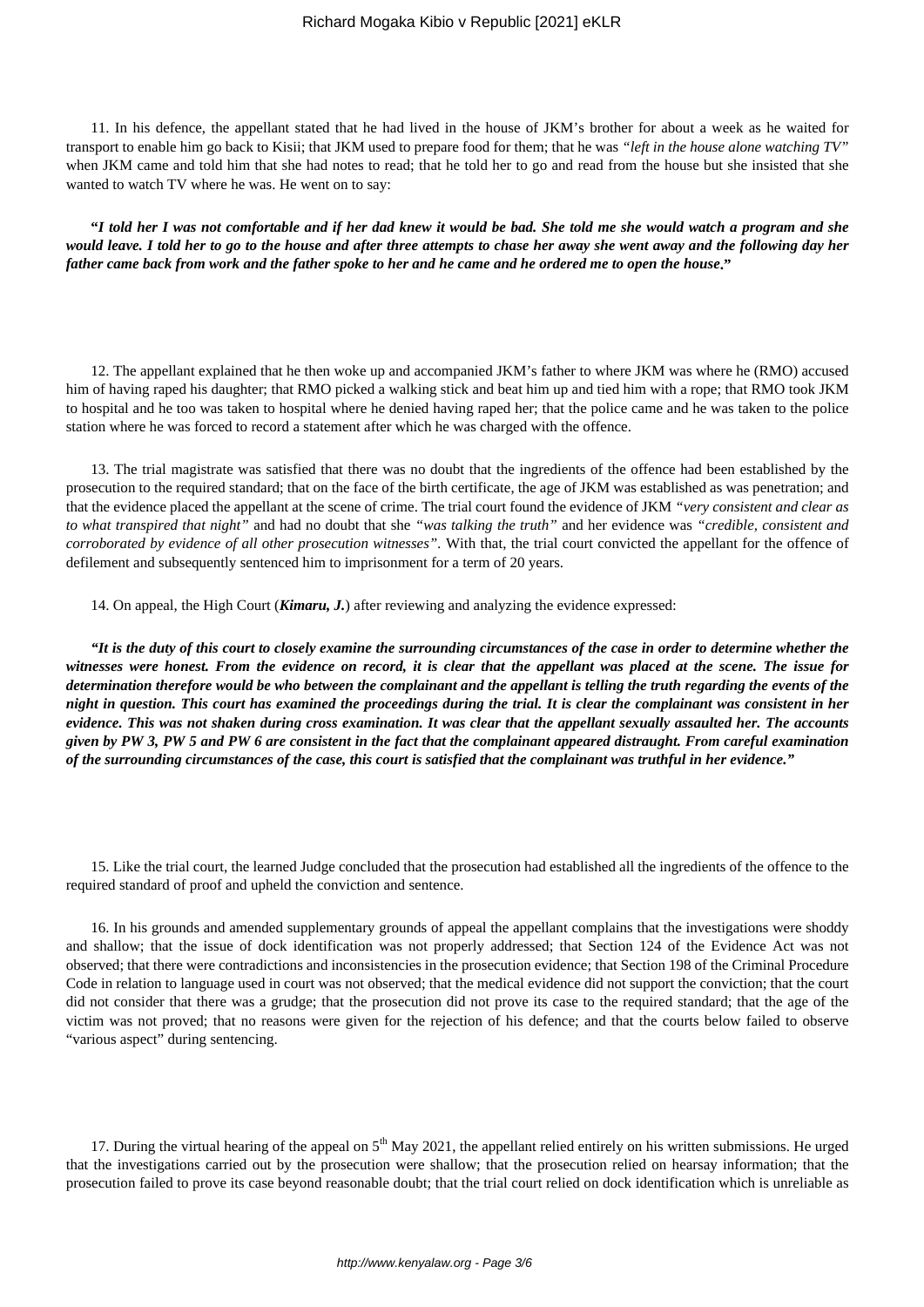held in *Walter A. Omolo vs. Republic (1991) eKLR*; that the testimony of the victim, JKM, was not truthful and the prosecution case was not free from contradictions and inconsistencies; that the claim by JKM that she screamed is incredible as no member of the public came to her rescue; that the first appellate court failed to discharge its mandate to review and reevaluate the evidence as required. *Okeno vs. Republic [1972] EA 32* was cited.

18. He submitted further that the medical evidence was not duly considered, and neither was he given access to it; that penetration was also not established; that there was no tangible evidence linking him to the offence; and that his sworn defence was not given adequate consideration.

19. Conceding the appeal, learned counsel *Gitonga Muriuki* for the office of Director of Public Prosecution submitted that penetration was not proved; that the trial court relied on the evidence of a single identifying witness without corroboration as required under Section 124 of the Evidence Act; that there was no positive identification as the victim had not met the appellant before and she did not know him; that the issue of identification was not properly handled; that although the medical report indicated that JKM's hymen was absent, there was no indication when it was lost; that the evidence of the medical doctor and the Government analyst left a lot to be desired and was generally unreliable; and that the first appellate court failed to properly reevaluate the evidence.

20. We have considered the evidence, the appeal and the submissions. On a second appeal such as this, the jurisdiction of the Court is by reason of Section 361(1)(a) of the Criminal Procedure Code restricted to matters of law. This was underscored in *Karani vs. Republic [2010] 1 KLR 73* where the Court expressed that:

*"By dint of the provisions of section 361 of the Criminal Procedure Code, we are enjoined to consider only matters of law. We cannot interfere with the decision of the superior court on facts unless it is demonstrated that the trial court and the first appellate court considered matters they ought not to have considered or that they failed to consider matters they should have considered or that looking at the evidence as a whole they were plainly wrong in their decision, in which case such omission or commission would be treated as matters of law."*

21. Bearing that in mind, the principal question in this appeal is whether the prosecution established its case against the appellant to the required standard. Related to that is the question whether the first appellate court discharged its duty of reevaluation and reappraisal of the evidence.

22. On the question whether the prosecution discharged its burden of proof to the required standard, both courts below interrogated whether the ingredients of the offence of defilement, namely, age of the victim, the identity of the perpetrator and penetration, were established.

23. On the identity of the defiler, it was the testimony of the victim, JKM, that the appellant was residing in her brother's room for a few days and that on the evening in question she served him food in that room. JKM's father was also aware of the appellant's presence in his son's room when he left for work on 20<sup>th</sup> February 2010 at 4.00 p.m. The appellant himself stated that he was living in that room *"for about one week"* as he waited to return to Kisii. He confirmed that JKM was with him in her brother's room in the evening in question save that his version of events was that while she insisted on watching TV in the room, he asked her to leave because he "*was not comfortable and if her dad knew it would be bad.*"

24. Based on the foregoing, there is no doubt that the appellant was at the scene of crime. The only question was whose version of what transpired in that room was to be believed. Both courts below concluded that JKM was a truthful witness. On his part, the trial magistrate after reviewing and analyzing the evidence stated: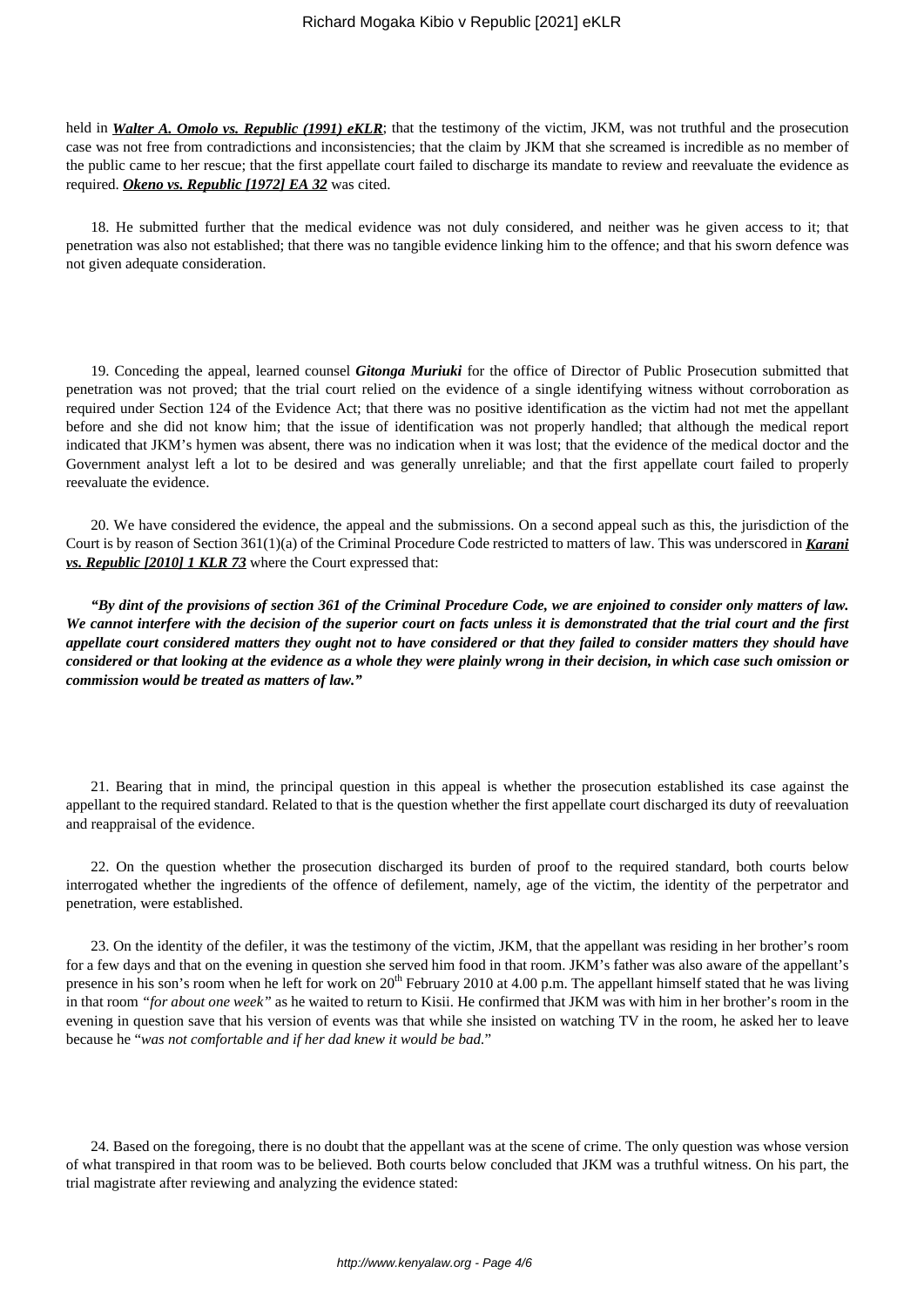*"I therefore find be evidence of the complainant very consistent and clear as to what transpired that night and I have no doubt in my mind that she was talking the truth. No wonder in cross examination the accused person had not much to ask the complainant."*

25. On appeal, the learned Judge of the High Court in determining who between the appellant and the complainant was telling the truth regarding the events of the night in question also concluded, upon reviewing the evidence, that the evidence of the complainant was consistent and that it was not shaken during cross examination.

26. There is therefore, concurrence by both courts below that there was sufficient evidence placing the appellant at the scene of crime and that JKM was a truthful witness. On a second appeal such as this, we have a duty:

*"…to pay homage to concurrent findings of fact made by the two courts below unless such findings are based on no evidence at all or on a perversion of the evidence, or unless on the totality of the evidence, no reasonable tribunal properly directing itself would arrive at such findings. That would mean that the decision is bad in law, thus entitling this Court to interfere." Adan Muraguri Mungara vs. Republic [2010] eKLR."*

27. As to whether penetration was proved, there was the testimony of JKM who gave a detailed account of what happened in her brother's room when she returned to collect the plate. In her words:

**"***He removed all of my clothes …a skirt and jacket and a panty he removed the clothes as he pressed me with one hand as he lay on top of me and with the other hand he removed my clothes. I lay on my back he lay on top of me and he then removed a trouser he wore and he did to me bad habit. Tabia Mbaya he had not worn underwear he inserted his urinating organ into my organ for urinating. He used his thing (penis) and he inserted it in inside my vagina. I felt pain and I bled because my petticoat and panty had blood***."**

28. She reported the incident to her father immediately he got home the following morning and remained consistent even as she narrated to the investigating officer (PW6) what had transpired. The evidence of Dr. Kamau (PW2) who examined JKM on  $23<sup>rd</sup>$ February 2021 at the hospital where she was admitted confirmed that although *"her external genitals were normal, her hymen was torn, and also the posterior vagina wall was torn, it oozed blood."* The medical report of Dr. Mulombe which was produced by Dr. Thuo (PW5) also indicated that medical examination of JKM *"revealed no vagina or cervical tears, the hymen was absent"* and was discharged with diagnosis of *"sexual assault"*.

29. Those medical reports corroborated the testimony of JKM, and it is somewhat baffling that learned counsel for the ODPP conceded the appeal on grounds that penetration was not established. Moreover, under the proviso to Section 124 of the Evidence Act, the trial court, satisfied as it was that JKM was telling the truth for the reasons indicated was entitled to convict based on her evidence.

30. We are satisfied that the High Court duly discharged its duty and subjected the evidence *"to a fresh and exhaustive examination (Pandya vs. Republic (1957) EA. (336)"* and arrived at its own well-founded findings and conclusions. See *Okeno vs. Republic [1972] EA 32.*

31. As regards sentence, the trial court expressed that the sentence of 20 years imprisonment was the minimum sentence prescribed and considered its hands tied. The appellant in mitigation had expressed that he was remorseful, that he was a first offender and the bread winner of his family and that his wife was sickly and sought mercy. The High Court did not interfere with the sentence.

32. Since the pronouncement by the Supreme Court in the case of *Francis Karioko Muruatetu & Another vs. R (2017) eKLR* this Court has entertained pleas to reconsider minimum sentences in sexual offences and has applied the principle that sentencing is